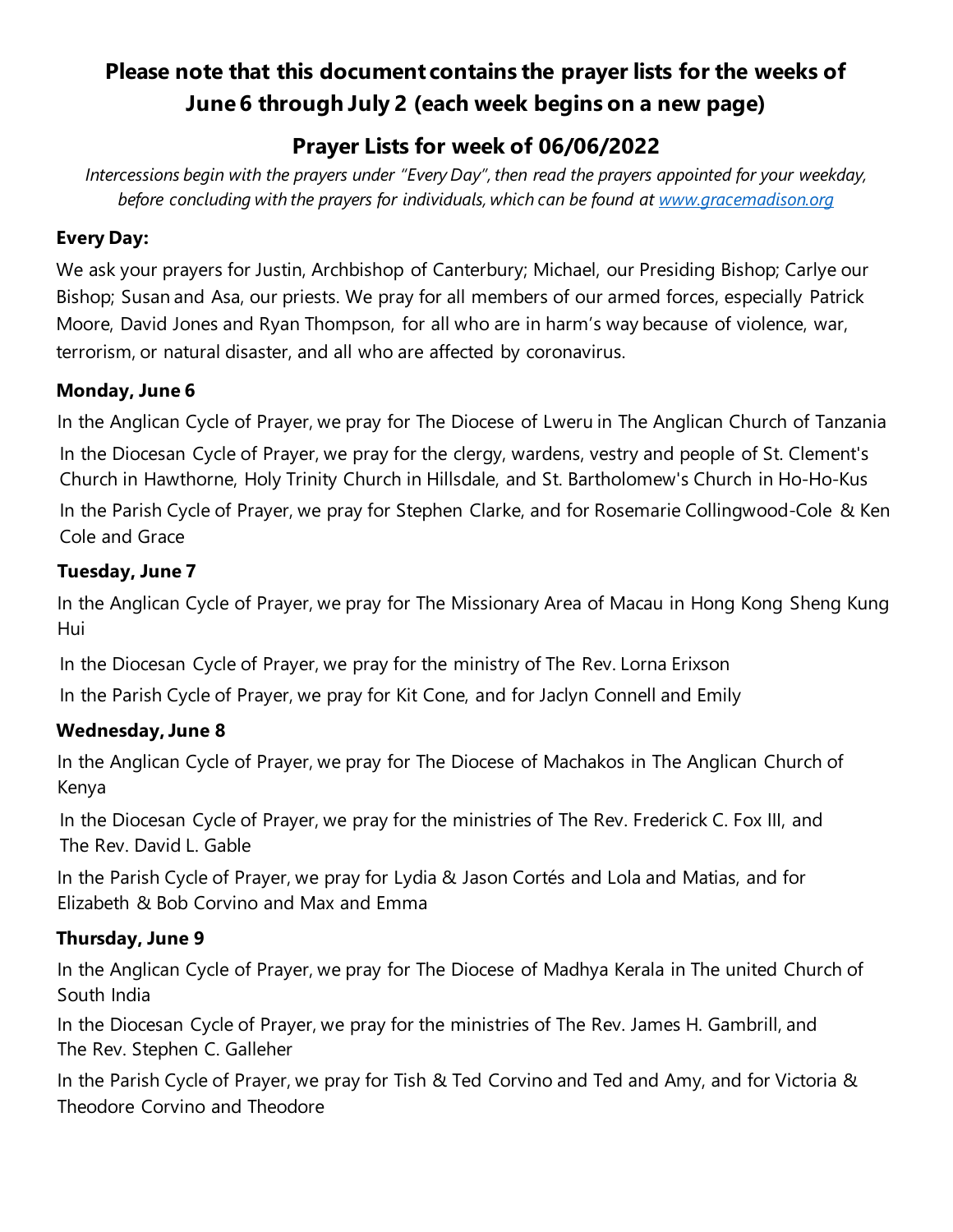#### **Friday, June 10**

In the Anglican Cycle of Prayer, we pray for The Diocese of Madi-West Nile in The Church of the Province of Uganda

In the Diocesan Cycle of Prayer, we pray for the work of the members of the Human Resources Advisory Committee

In the Parish Cycle of Prayer, we pray for The Rev. Asa David Coulson, and for Mary Lea Crawley & Rob Pratt and Henry and Hope

#### **Saturday, June 11**

In the Anglican Cycle of Prayer, we pray for The Diocese of Madras in The united Church of South India

In the Diocesan Cycle of Prayer, we offer thanks to God for the churches and people of the Evelyn Underhill Regional Ministry Network

In the Parish Cycle of Prayer, we pray for Joanne Cross and Paul and Kimberly, and for Chris & Mike Cullen and Tommy and Eddie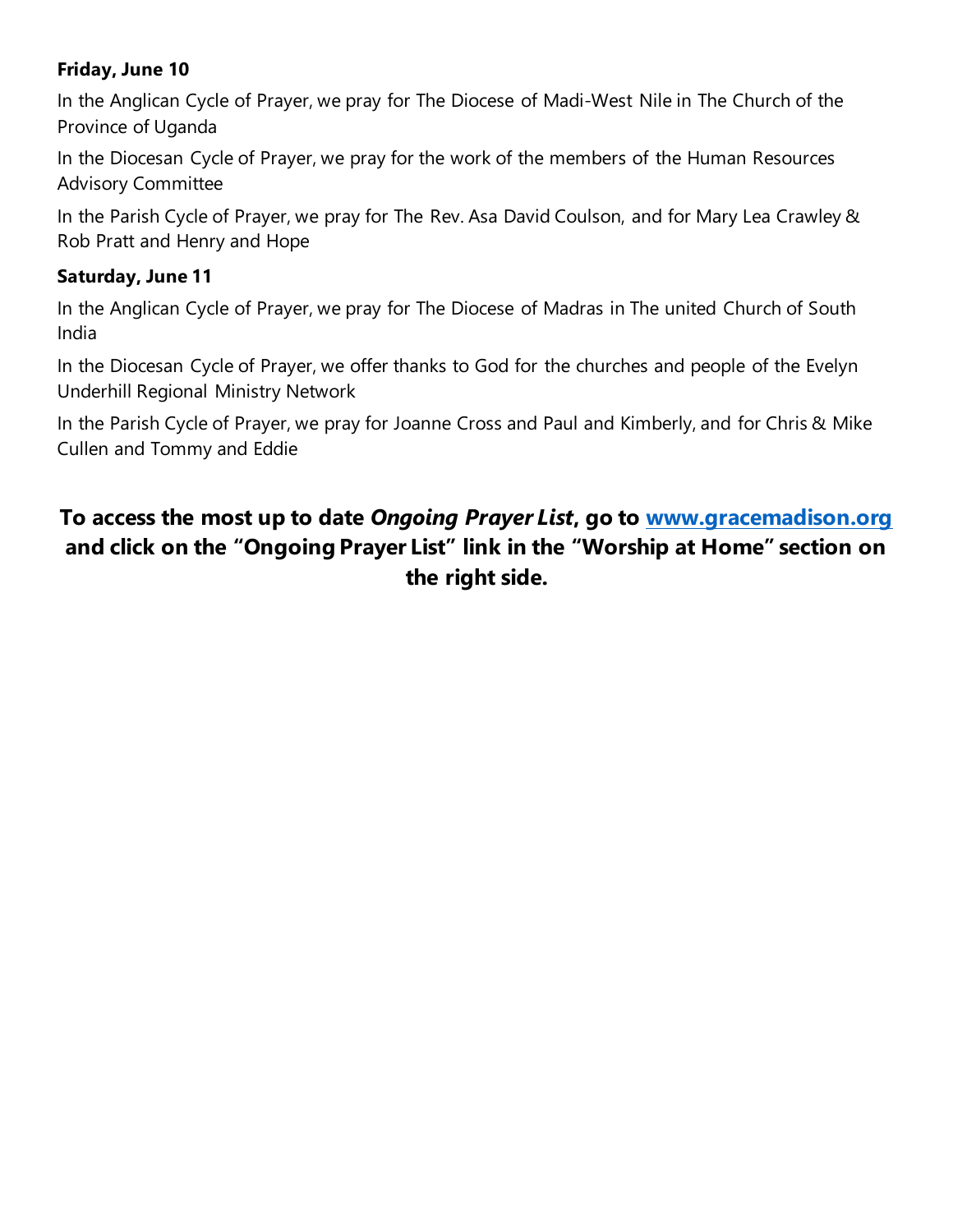## **Prayer Lists for week of 06/13/2022**

*Intercessions begin with the prayers under "Every Day", then read the prayers appointed for your weekday, before concluding with the prayers for individuals, which can be found at [www.gracemadison.org](http://www.gracemadison.org/)* 

#### **Every Day:**

We ask your prayers for Justin, Archbishop of Canterbury; Michael, our Presiding Bishop; Carlye our Bishop; Susan and Asa, our priests. We pray for all members of our armed forces, especially Patrick Moore, David Jones and Ryan Thompson, for all who are in harm's way because of violence, war, terrorism, or natural disaster, and all who are affected by coronavirus.

#### **Monday, June 13**

In the Anglican Cycle of Prayer, we pray for The Diocese of Madurai-Ramnad in The united Church of South India

In the Diocesan Cycle of Prayer, we pray for the clergy, wardens, vestry and people of The Episcopal Church of St. Luke and St. Mary in Belvidere, and All Saints' Church in Hoboken

In the Parish Cycle of Prayer, we pray for Jennifer & Aaron Daley and Annabelle and Jack, and for Wendy & Bruce Davies

### **Tuesday, June 14**

In the Anglican Cycle of Prayer, we pray for The Diocese of Magwi in The Province of the Episcopal Church of South Sudan

In the Diocesan Cycle of Prayer, we pray for the ministries of The Rev. Mariano Gargiulo, and The Rev. William S. Gannon

In the Parish Cycle of Prayer, we pray for Ruth & Philip Deane and Kian and Luke, and for Paul DeLaCruz & Christine McIntyre and Andre and Sofia

#### **Wednesday, June 15**

In the Anglican Cycle of Prayer, we pray for The Diocese of Mahajanga in The Church of the Province of the Indian Ocean

In the Diocesan Cycle of Prayer, we pray for the ministries of The Rev. Michael Joseph Gerhardt, and The Rev. Margaret A. Gat

In the Parish Cycle of Prayer, we pray for Georgeann DiGiovanni, and for Cindy & Erik Donough and Maggie and Catherine

#### **Thursday, June 16**

In the Anglican Cycle of Prayer, we pray for The Diocese of Maiduguri in The Church of Nigeria in the Anglican Communion

In the Diocesan Cycle of Prayer, we pray for the ministries of The Rev. Beth Faulk Glover, and The Rev. Deacon Jacques Girard

In the Parish Cycle of Prayer, we pray for Mary Doody, and for Scott & Barbara Drakulich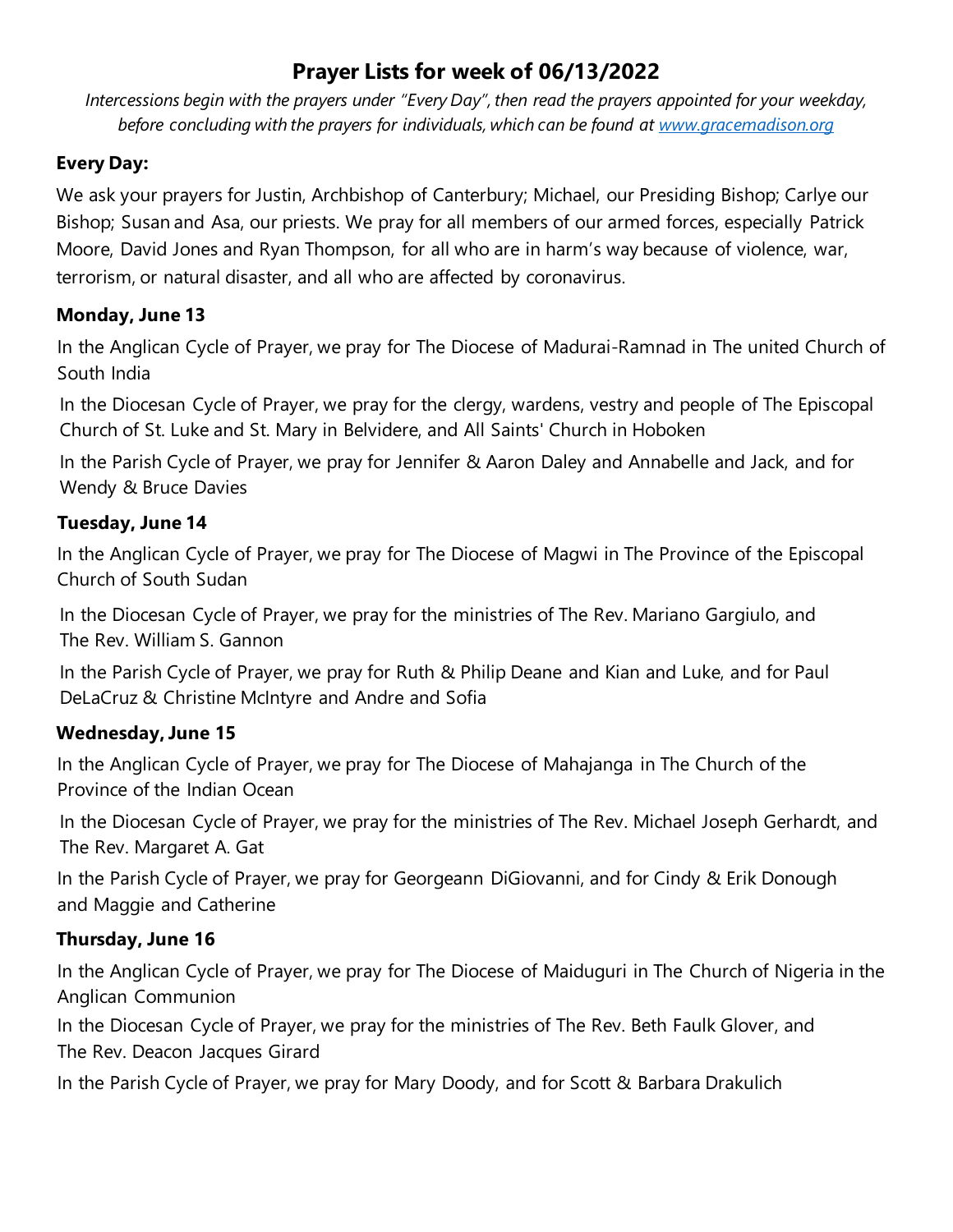#### **Friday, June 17**

In the Anglican Cycle of Prayer, we pray for The Diocese of Maine in The Episcopal Church In the Diocesan Cycle of Prayer, we pray for The Community of St. John Baptist in Mendham In the Parish Cycle of Prayer, we pray for Diane DuBrule, and for Joanne & Rob Duff and Juliet and Kiera

#### **Saturday, June 18**

In the Anglican Cycle of Prayer, we pray for The Diocese of Maiwut in The Province of the Episcopal Church of South Sudan

In the Diocesan Cycle of Prayer, we offer thanks to God for the Pastoral Ministry of The Rt. Rev. Leland Stark, 6th Bishop of Newark

In the Parish Cycle of Prayer, we pray for Ginny Easley, and for Marybeth & Steve Eckhardt and William and Julia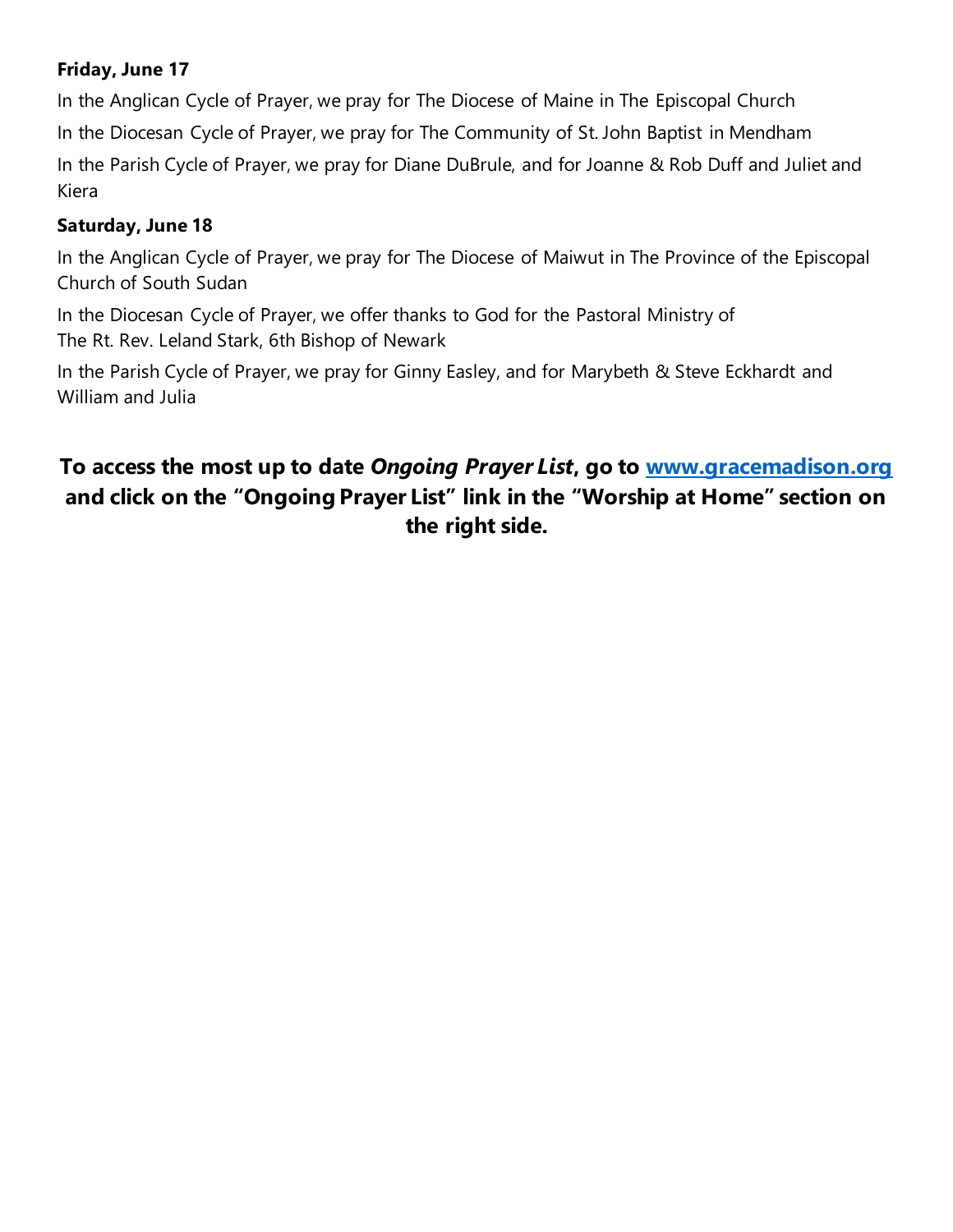## **Prayer Lists for week of 06/20/2022**

*Intercessions begin with the prayers under "Every Day", then read the prayers appointed for your weekday, before concluding with the prayers for individuals, which can be found at [www.gracemadison.org](http://www.gracemadison.org/)* 

#### **Every Day:**

We ask your prayers for Justin, Archbishop of Canterbury; Michael, our Presiding Bishop; Carlye our Bishop; Susan and Asa, our priests. We pray for all members of our armed forces, especially Patrick Moore, David Jones and Ryan Thompson, for all who are in harm's way because of violence, war, terrorism, or natural disaster, and all who are affected by coronavirus.

#### **Monday, June 20**

In the Anglican Cycle of Prayer, we pray for The Diocese of Makamba in The Anglican Church of Burundi

In the Diocesan Cycle of Prayer, we pray for the clergy, wardens, vestry and people of St. Paul's Church, Church of the Incarnation, and Grace Church Van Vorst in Jersey City

In the Parish Cycle of Prayer, we pray for Laurie & Rob Ehrbar and Charlie, Poppy and Freddie, and for Caryn & Joseph Elefante and Cathryn

### **Tuesday, June 21**

In the Anglican Cycle of Prayer, we pray for The Diocese of Makueni in The Anglican Church of Kenya

In the Diocesan Cycle of Prayer, we pray for the ministries of The Rev. Robert T. Griner, and The Rev. Elizabeth K. Golub

In the Parish Cycle of Prayer, we pray for Karin & James Farrell and Maddie, Charlie and Elizabeth, and for Angela & John Finlay and Katelyn, Ian and Andrew

#### **Wednesday, June 22**

In the Anglican Cycle of Prayer, we pray for The Diocese of Makurdi in The Church of Nigeria in the Anglican Communion

In the Diocesan Cycle of Prayer, we pray for the ministries of The Rev. John Christian Habecker, and The Rev. William A. Guthrie

In the Parish Cycle of Prayer, we pray for Caitlin & Timothy Fitzsimmons and Oliver, Hugh, Jane and Timmy, and for Lee Anne Forbes and Callum and Kendrick

### **Thursday, June 23**

In the Anglican Cycle of Prayer, we pray for The Diocese of Malabar in The united Church of South India

In the Diocesan Cycle of Prayer, we pray for the ministries of The Rev. Abigail W. Hamilton, and The Rev. C. Melissa Hall

In the Parish Cycle of Prayer, we pray for Heather & Rob Fraser and Cole, Calvin, Owen and Sydney, and for Janet Gaffney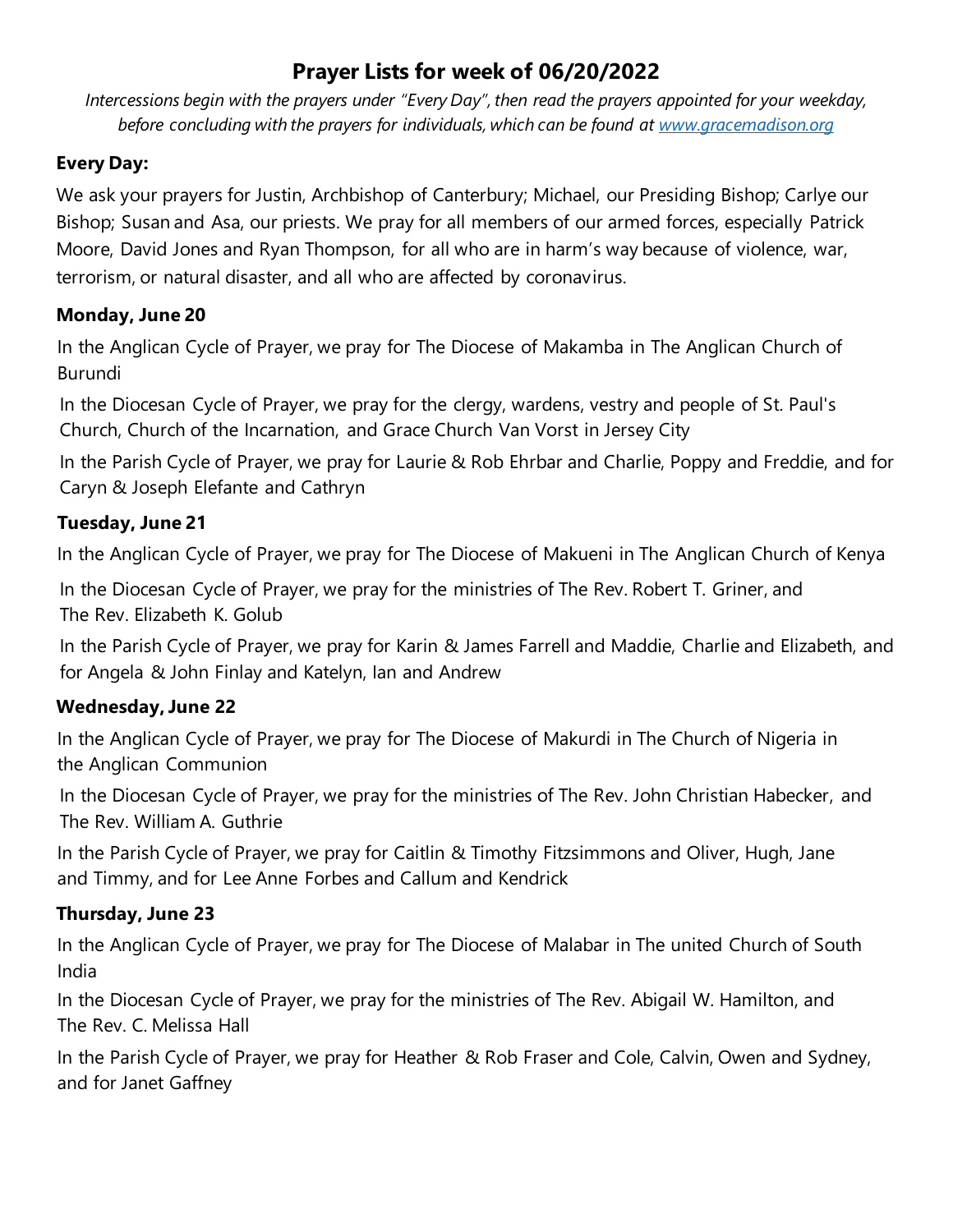#### **Friday, June 24**

In the Anglican Cycle of Prayer, we pray for The Diocese of Malaita in The Anglican Church of Melanesia

In the Diocesan Cycle of Prayer, we pray for the work of the members of the Namaste

In the Parish Cycle of Prayer, we pray for Philip Gaffney & Linda Cameron, and for Julia Gard-Zuzick

#### **Saturday, June 25**

In the Anglican Cycle of Prayer, we pray for The Diocese of Malakal in The Province of the Episcopal Church of South Sudan

In the Diocesan Cycle of Prayer, we offer thanks to God for the churches and people of the Florence Li Tim-Oi Regional Ministry Network

In the Parish Cycle of Prayer, we pray for Allison & John Garde and Sarah, and for Nancy & David **Gates**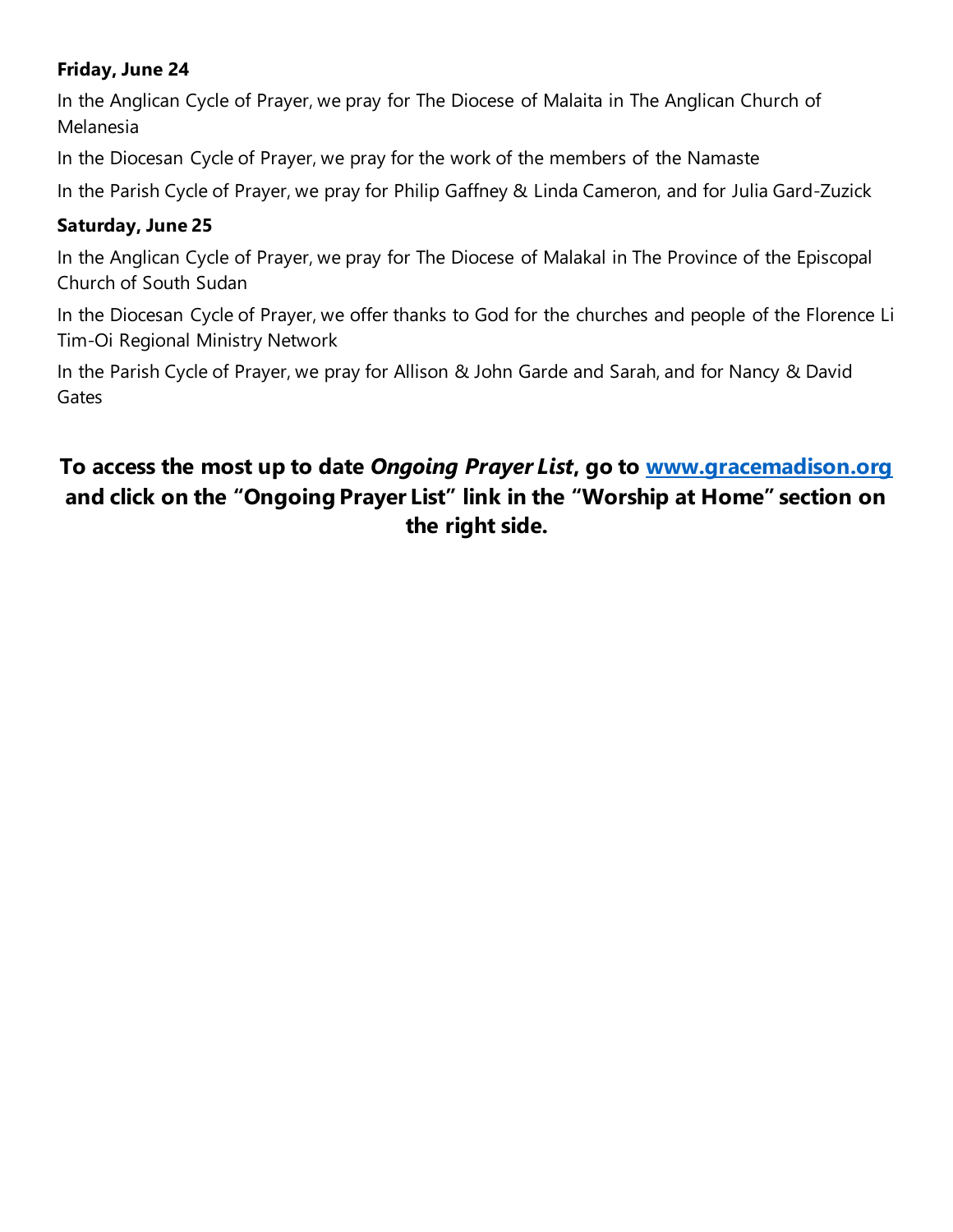## **Prayer Lists for week of 06/27/2022**

*Intercessions begin with the prayers under "Every Day", then read the prayers appointed for your weekday, before concluding with the prayers for individuals, which can be found at [www.gracemadison.org](http://www.gracemadison.org/)* 

#### **Every Day:**

We ask your prayers for Justin, Archbishop of Canterbury; Michael, our Presiding Bishop; Carlye our Bishop; Susan and Asa, our priests. We pray for all members of our armed forces, especially Patrick Moore, David Jones and Ryan Thompson, for all who are in harm's way because of violence, war, terrorism, or natural disaster, and all who are affected by coronavirus.

#### **Monday, June 27**

In the Anglican Cycle of Prayer, we pray for The Diocese of Lake Malawi in The Church of the Province of Central Africa

In the Diocesan Cycle of Prayer, we pray for the clergy, wardens, vestry and people of All Saints' Church in Leonia, St. David's Church in Kinnelon, and St. Agnes' Church in Little Falls

In the Parish Cycle of Prayer, we pray for Julie & William Geyer and William, Joey and Sage, and for Dana & Andrew Gilbert and Caroline

### **Tuesday, June 28**

In the Anglican Cycle of Prayer, we pray for The Diocese of Northern Malawi in The Church of the Province of Central Africa

In the Diocesan Cycle of Prayer, we pray for the ministries of The Rev. Deacon Nancy Hansen, and The Rev. Canon Dr. David H. Hamilton

In the Parish Cycle of Prayer, we pray for Andrea & Peter Gilhuley and Catie, and for Susan Goodman

#### **Wednesday, June 29**

In the Anglican Cycle of Prayer, we pray for The Diocese of Southern Malawi in The Church of the Province of Central Africa

In the Diocesan Cycle of Prayer, we pray for the ministries of The Rev. Deacon Barbara Harriman, and The Rev. Fletcher Harper

In the Parish Cycle of Prayer, we pray for Suzanne & Sean Graham and Jack, Tommy, William and Elaine, and for Heidi & Patrick Griffee and Hanna, Hazel, Henry and Hope

#### **Thursday, June 30**

In the Anglican Cycle of Prayer, we pray for The Diocese of West Malaysia in The Church of the Province of South East Asia

In the Diocesan Cycle of Prayer, we pray for the ministries of The Rev. Rosemarie Hassan, and The Rev. Canon John G. Hartnett

In the Parish Cycle of Prayer, we pray for Karen & Pat Grogan and Caitlin, and for Jeanne Guemple